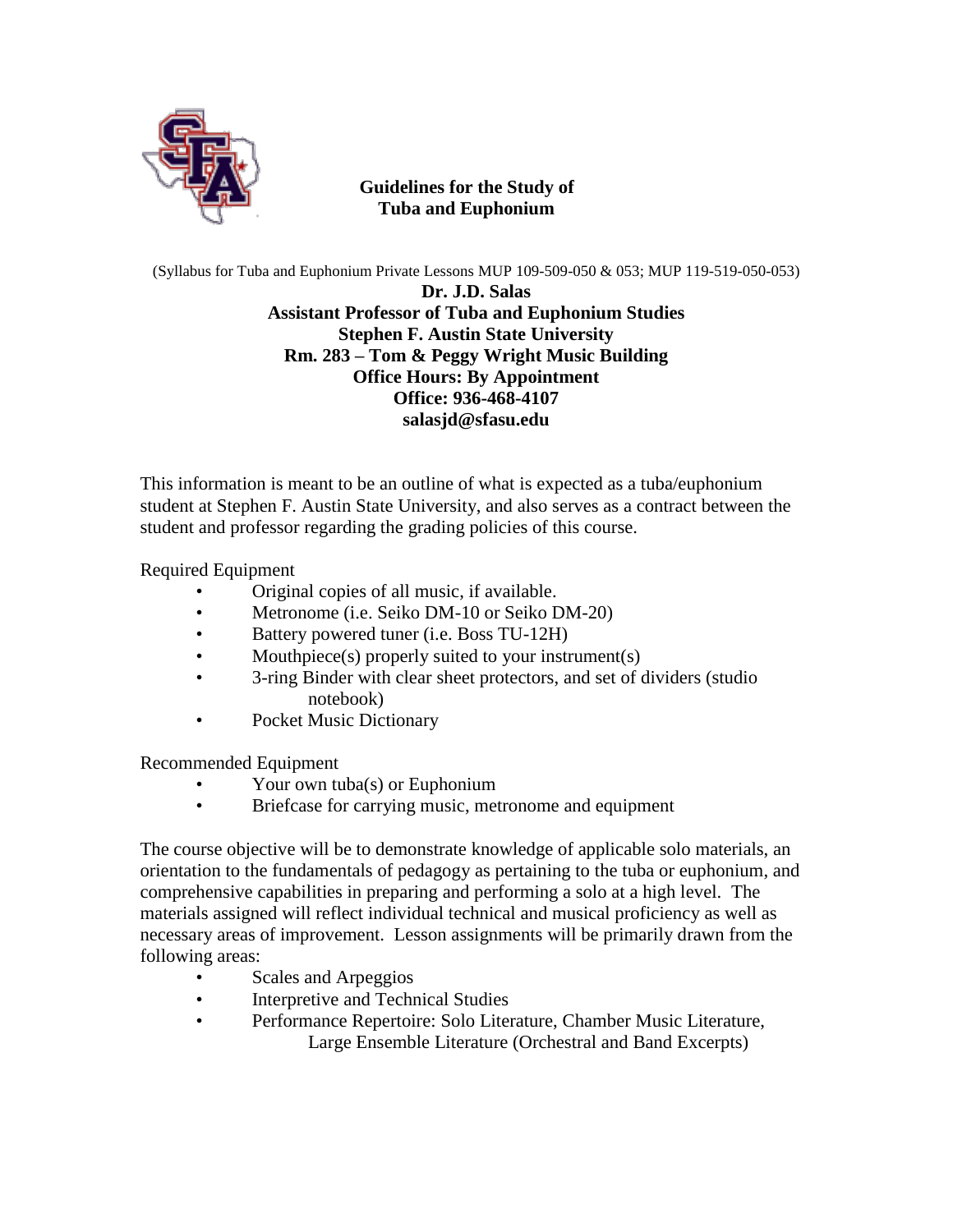## **Required Texts**

The following books will provide the basis of your lesson materials. Additional study material may be required dependant on individual lesson needs. Every student should have all the assigned materials by the third lesson. These materials can be purchase from most music stores and online sites. I have worked out a 10% student discount from [www.justforbrass.com](http://www.justforbrass.com/) . The discount code is SALAS.

Tuba

| $\bullet$ J.B. Arban          | Complete Method for Tuba                        | Young/Jacobs     |
|-------------------------------|-------------------------------------------------|------------------|
| • G.M. Bordogni               | Complete Vocalises for Tuba                     | Jacobs           |
| • V. Blahzevich               | 70 Studies for Bbb Tuba Vol. I & II Robert King |                  |
| $\bullet$ P. Snedecor         | Low Etudes for Tuba                             | PAS Music        |
| $\bullet$ Pilafian & Sheridan | The Brass Gym for Tuba                          | <b>FOM Music</b> |

Euphonium

| $\bullet$ J.B. Arban    | Complete Method for Euphonium       | Bowman/Alessi    |
|-------------------------|-------------------------------------|------------------|
| $\bullet$ H.W. Tyrell   | 40 Progressive Studies              | Boosey & Hawkes  |
| $\bullet$ J. Rochut     | <b>Melodius Etudes for Trombone</b> | Carl Fischer     |
| • Pilafian $&$ Sheridan | The Brass Gym for Euphonium         | <b>FOM Music</b> |
|                         |                                     |                  |

#### **Practice Recommendations**

A minimum of 3 hours practice time daily is recommended for all undergraduate music majors. Graduate students are required to practice at least 3 to 5 hours per day. It is recommended that you divide your practice requirements into 3 separate sessions and each session should cover every aspect of your lesson assignment.

# **Practice Journal**

Every student is encouraged to maintain a practice journal. This journal should contain a log of each practice session including time rehearsed, and materials practiced. Please refer to the SFA Tuba-Euphonium Studio Website for a Practice Journal Template.

# **STUDENTS WILL BE DISMISSED FOR LACK OF LESSON PREPARATION AND GIVEN A LESSON GRADE OF "F" !!**

#### **Studio Notebook**

Each student is expected to provide and maintain a studio notebook. Notebooks will be reviewed periodically and a grade will be issued at the end of the semester. This notebook should be in the form of a three-ring binder with dividers to separate the different sections.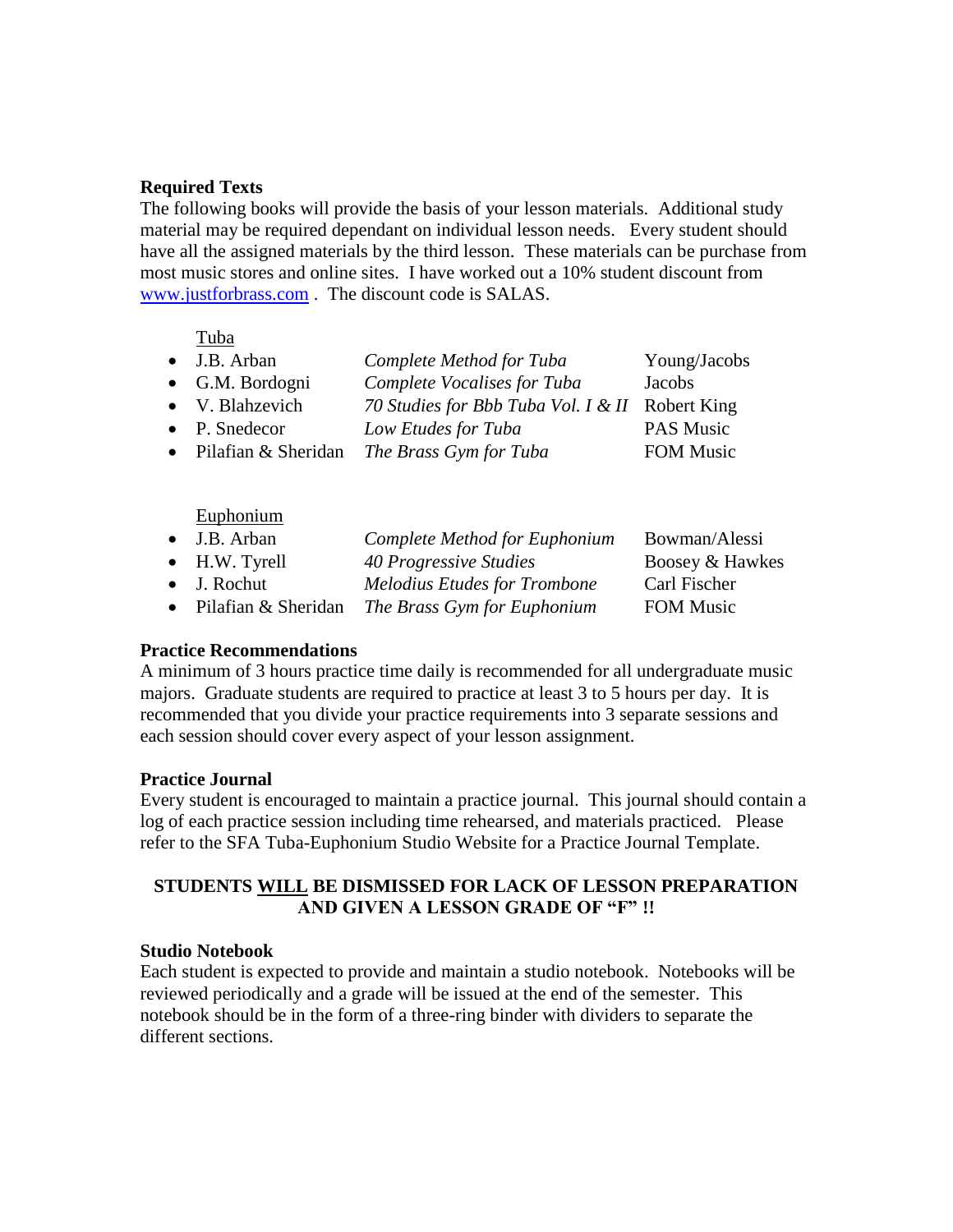The contents of the notebook are as follows:

- Tuba-Euphonium Studio Syllabus
- Master Class Notes and Handouts
- Programs of Brass & Percussion Recitals and Events
- Lesson Assignment Sheets

### **Lesson Attendance Policy**

It is the responsibility of the student to notify the instructor of an absence at least 24 hours in advance. My number and email address is listed on the first page so there should be no excuses. For each un-excused absence, a students grade will be dropped 2/3 of a letter grade (i.e. A- to B). The maximum number of un-excused absences may not exceed 3 lessons or else the student will be refused further admission to lessons and receive a failing grade for the semester.

## **Withheld Grades Semester Grades Policy (A-54)**

Ordinarily, at the discretion of the instructor of record and with the approval of the academic chair/director, a grade of WH will be assigned only if the student cannot complete the course work because of unavoidable circumstances. Students must complete the work within one calendar year from the end of the semester in which they receive a WH, or the grade automatically becomes an F. If students register for the same course in future terms the WH will automatically become an F and will be counted as a repeated course for the purpose of computing the grade point average.

#### **Scale Exam Requirements**

Students who have not completed the upper level requirements will take the scale exam at the end of each semester. The scale patterns for the exam will be set at the beginning of the semester and are to be memorized.

There will be an additional Scale Exam beyond what is required by the School of Music. This exam will take place during mid-term week. For students who have successfully completed the upper level requirements the scales covered will include: Maj. in 3rds, 4ths, Whole-tone, Diminished, and Chromatic Scales

#### **Recital Attendance Policy**

ALL TUBA & EUPHONIUM STUDENTS ARE REQUIRED TO ATTEND ALL BRASS RELATED ACTIVITIES. NO EXCEPTIONS!!!

Attendance will be taken at each event for a grade. A schedule of events will be posted for your scheduling purposes.